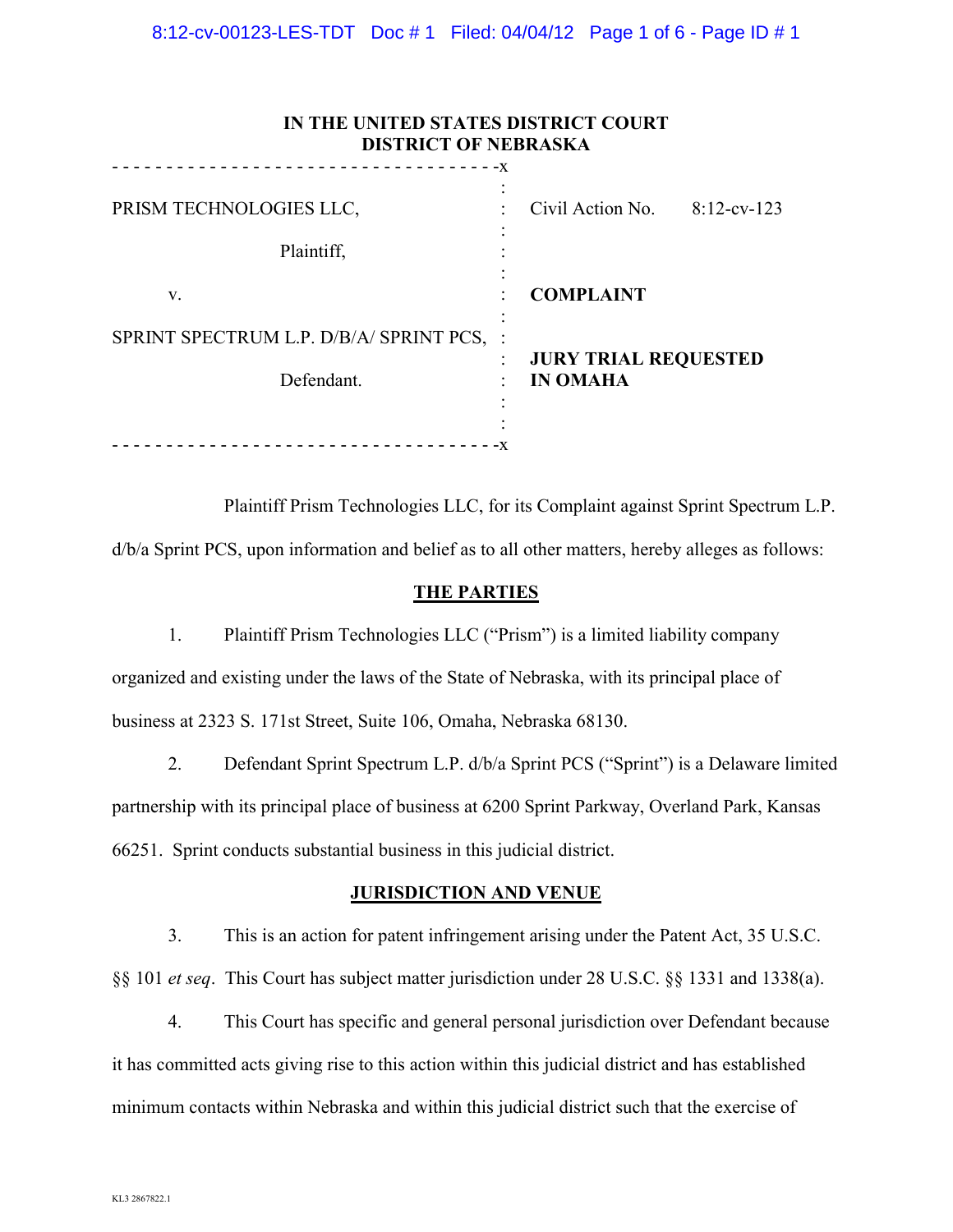## 8:12-cv-00123-LES-TDT Doc # 1 Filed: 04/04/12 Page 2 of 6 - Page ID # 2

jurisdiction over Defendant would not offend traditional notions of fair play and substantial justice.

5. Venue is proper in this judicial district pursuant to 28 U.S.C. §§ 1391(b)-(c) and 1400(b) because Sprint has conducted business in this district and/or provided service and support to Sprint's customers within this district, and has committed acts of patent infringement within this district giving rise to this action.

## **PRISM AND THE PATENTS**

6. Prism's direct predecessor-in-interest, Prism Resources, was founded by Mr. Richard L. Gregg in 1989. In 1996, Mr. Gregg, along with Timothy Goeke, and Sandeep Giri, researched and developed novel systems and methods that included controlling access to protected computer resources. The systems and methods included a server with an associated database to store information that could authenticate a device to determine which device was authorized to access protected resources.

7. Prism Resources proceeded to file various patent applications to protect these and related inventions. On October 30, 2007, United States Letters Patent No. 7,290,288 ("the '288 patent") entitled METHOD AND SYSTEM FOR CONTROLLING ACCESS, BY AN AUTHENTICATION SERVER, TO PROTECTED COMPUTER RESOURCES PROVIDED VIA AN INTERNET PROTOCOL NETWORK was duly and legally issued by the United States Patent and Trademark Office. A true and correct copy of the '288 patent is attached hereto as Exhibit A, and is incorporated herein by reference. A true and correct copy of a Certificate of Correction issued by the United States Patent and Trademark Office on September 8, 2009, in connection with the '288 patent is attached hereto as Exhibit B. On August 3, 2010, *Ex Parte* Reexamination Certificate issued and is attached hereto as Exhibit C. On June 7, 2011, a second

2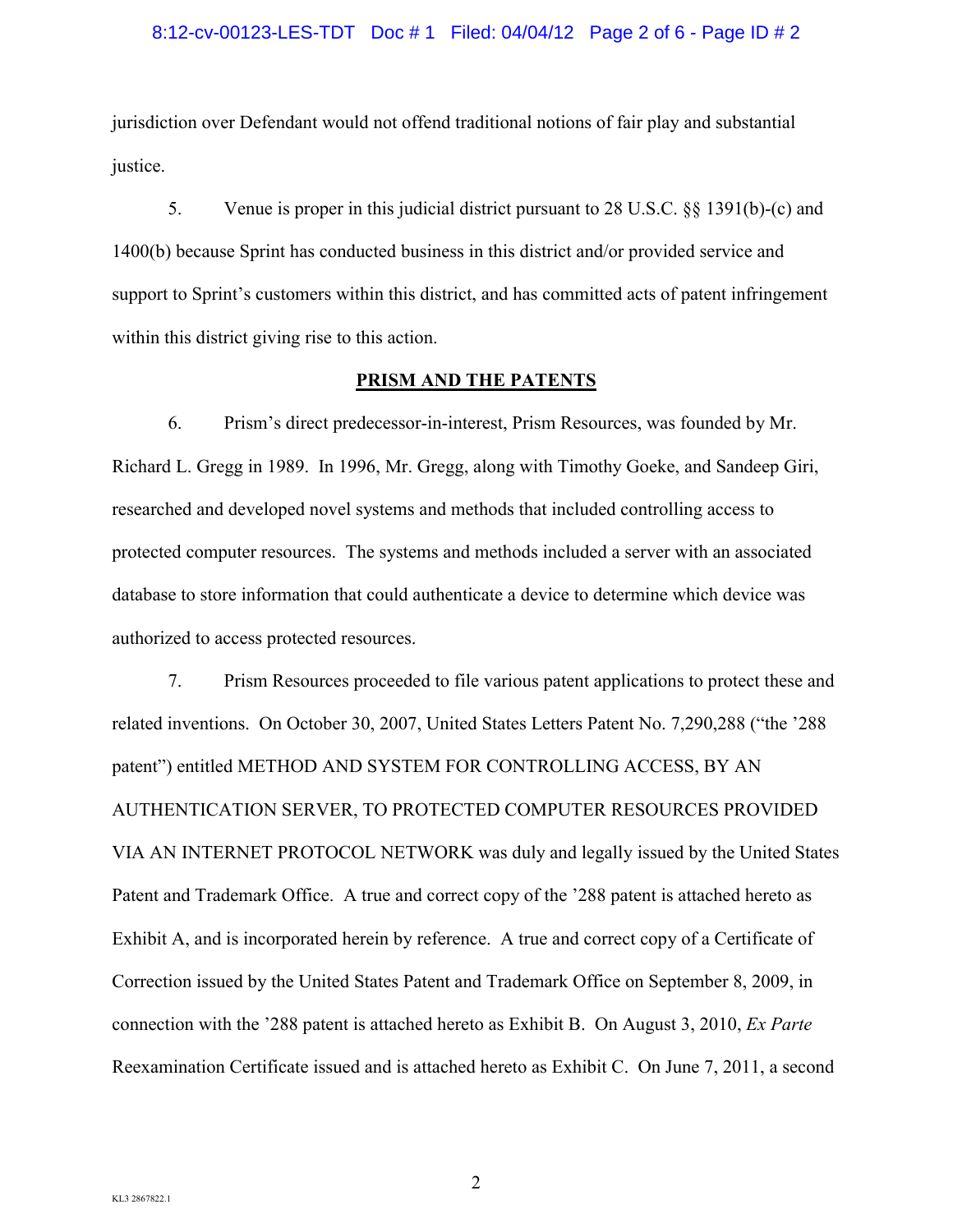## 8:12-cv-00123-LES-TDT Doc # 1 Filed: 04/04/12 Page 3 of 6 - Page ID # 3

*Ex Parte* Reexamination Certificate issued and is attached hereto as Exhibit D. On August 23, 2011 and Certificate of Correction issued and is attached hereto as Exhibit E.

8. On February 28, 2012, United States Letters Patent No. 8,127,345 ("the '345 patent") entitled METHOD AND SYSTEM FOR MANAGING ACCESS TO PROTECTED COMPUTER RESOURCES PROVIDED VIA AN INTERNET PROTOCOL NETWORK was duly and legally issued by the United States Patent and Trademark Office. A true and correct copy of the '345 patent is attached hereto as Exhibit F, and is incorporated herein by reference.

9. Prism is the owner and assignee of all right, title and interest in and to the '288 patent and '345 patent, including the right to assert all causes of action arising under said patent and the right to any remedies for infringement of it.

10. Today, various networks that allow computer devices to access protected resources implement the systems and methods that Prism pioneered and patented.

# **COUNT 1 INFRINGEMENT OF U.S. PATENT NO. 7,290,288**

11. Prism re-alleges and incorporates by reference the allegations set forth in Paragraphs 1 through 10 above as if fully set forth herein.

12. Sprint has been and now is directly, indirectly, and/or jointly infringing the '288 patent in the State of Nebraska, in this judicial district, and elsewhere in the United States, by making, using, offering to sell, and/or selling various wireless products and data services that implement authentication systems and methods for controlling access to protected computer resources as claimed in the '288 patent. For example, and without limitation, Sprint sells Simply Everything Plan and Everything Data Plan that implement systems and methods for controlling access to Sprint's protected network resources.

3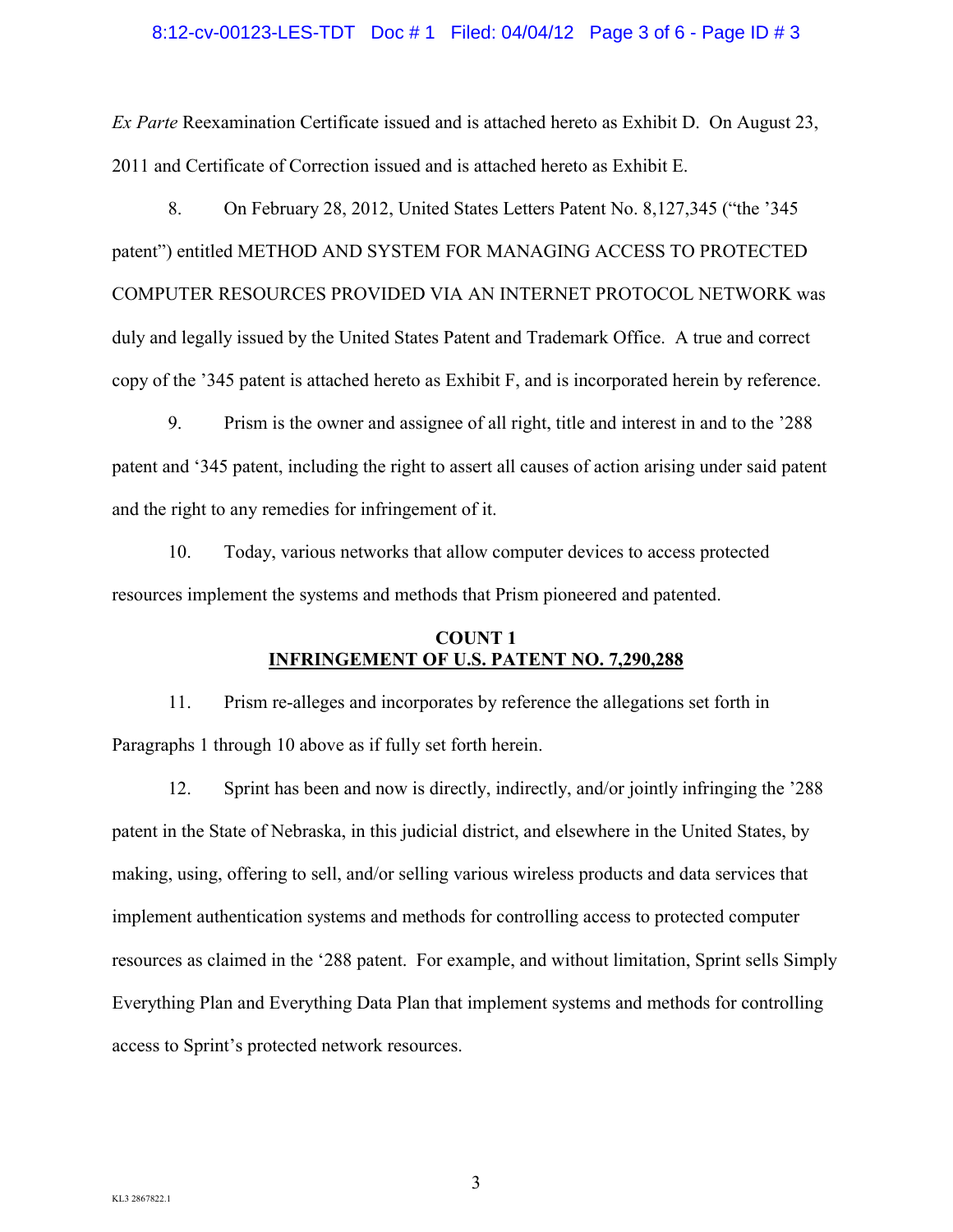## 8:12-cv-00123-LES-TDT Doc # 1 Filed: 04/04/12 Page 4 of 6 - Page ID # 4

13. Prism has been injured by Sprint's infringing activities, and is entitled to recover money damages from Sprint adequate to compensate it for Sprint's infringement, but in no event less than a reasonable royalty together with interest and costs as fixed by the Court, and Prism will continue to suffer damages in the future unless Sprint's infringing activities are enjoined by this Court.

14. Unless a permanent injunction is issued enjoining Sprint and its respective agents, servants, employees, representatives, affiliates, and all others acting in active concert therewith from infringing the '288 patent, Prism will be greatly and irreparably harmed.

# **COUNT II INFRINGEMENT OF U.S. PATENT NO. 8,127,345**

15. Prism re-alleges and incorporates by reference the allegations set forth in Paragraphs 1 through 14 above as if fully set forth herein.

16. Sprint has been and now is directly, indirectly, and jointly infringing the '345 patent in the State of Nebraska, in this judicial district, and elsewhere in the United States, by making, using, offering to sell, and/or selling various wireless products and data services that implement authentication systems and methods for controlling access to protected computer resources as claimed in the '345 patent. For example, and without limitation, Sprint sells Simply Everything Plan and Everything Data Plan that implements systems and methods for controlling access to Sprint's protected network resources.

17. Prism has been injured by Sprint's infringing activities, and is entitled to recover money damages from Sprint adequate to compensate it for Sprint's infringement, but in no event less than a reasonable royalty together with interest and costs as fixed by the Court, and Prism will continue to suffer damages in the future unless Sprint's infringing activities are enjoined by this Court.

4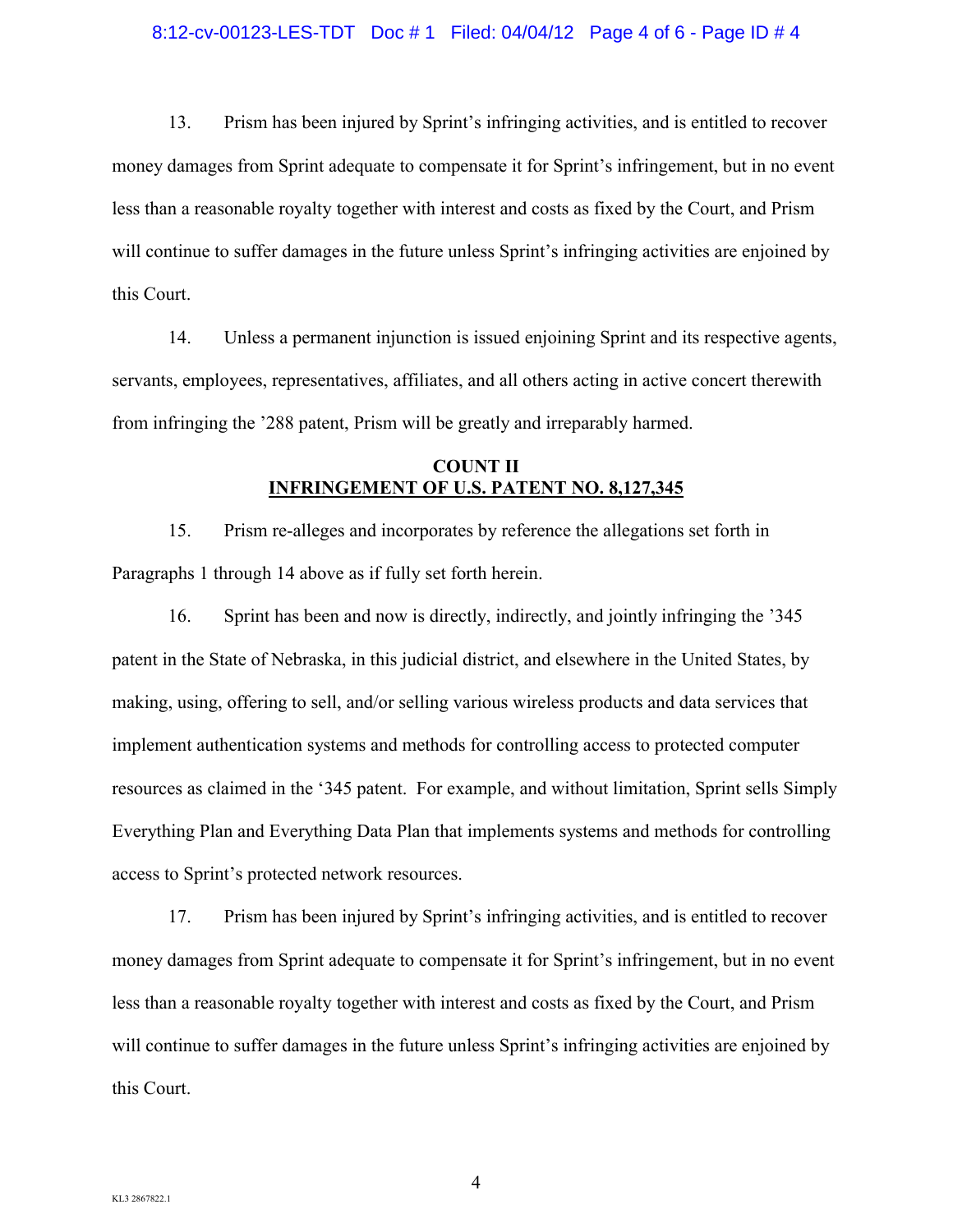#### 8:12-cv-00123-LES-TDT Doc # 1 Filed: 04/04/12 Page 5 of 6 - Page ID # 5

18. Unless a permanent injunction is issued enjoining Sprint and its respective agents, servants, employees, representatives, affiliates, and all others acting in active concert therewith from infringing the '345 patent, Prism will be greatly and irreparably harmed.

## **PRAYER FOR RELIEF**

Wherefore, Prism respectfully requests judgment in its favor and against Defendant, as follows:

- a. A judgment in favor of Prism that Sprint has infringed the '288 patent;
- b. A judgment in favor of Prism that Sprint has infringed the '345 patent;
- c. A permanent injunction against Sprint and its respective officers, directors, agents, servants, affiliates, employees, divisions, branches, subsidiaries, parents, and all others acting in active concert therewith from infringing, inducing the infringement of, or contributing to the infringement of the '288 patent and the '345 patent;
- d. A judgment and order requiring Sprint to pay Prism its damages, costs, expenses, and pre- and post-judgment interest for its infringement of the '288 patent and the '345 patent as provided under 35 U.S.C. § 284;
- d. A judgment and order finding that this is an exceptional case within the meaning of 35 U.S.C. § 285 and awarding to Prism its reasonable attorneys' fees; and
- e. Such other relief in law and equity as this Court may deem just and proper.